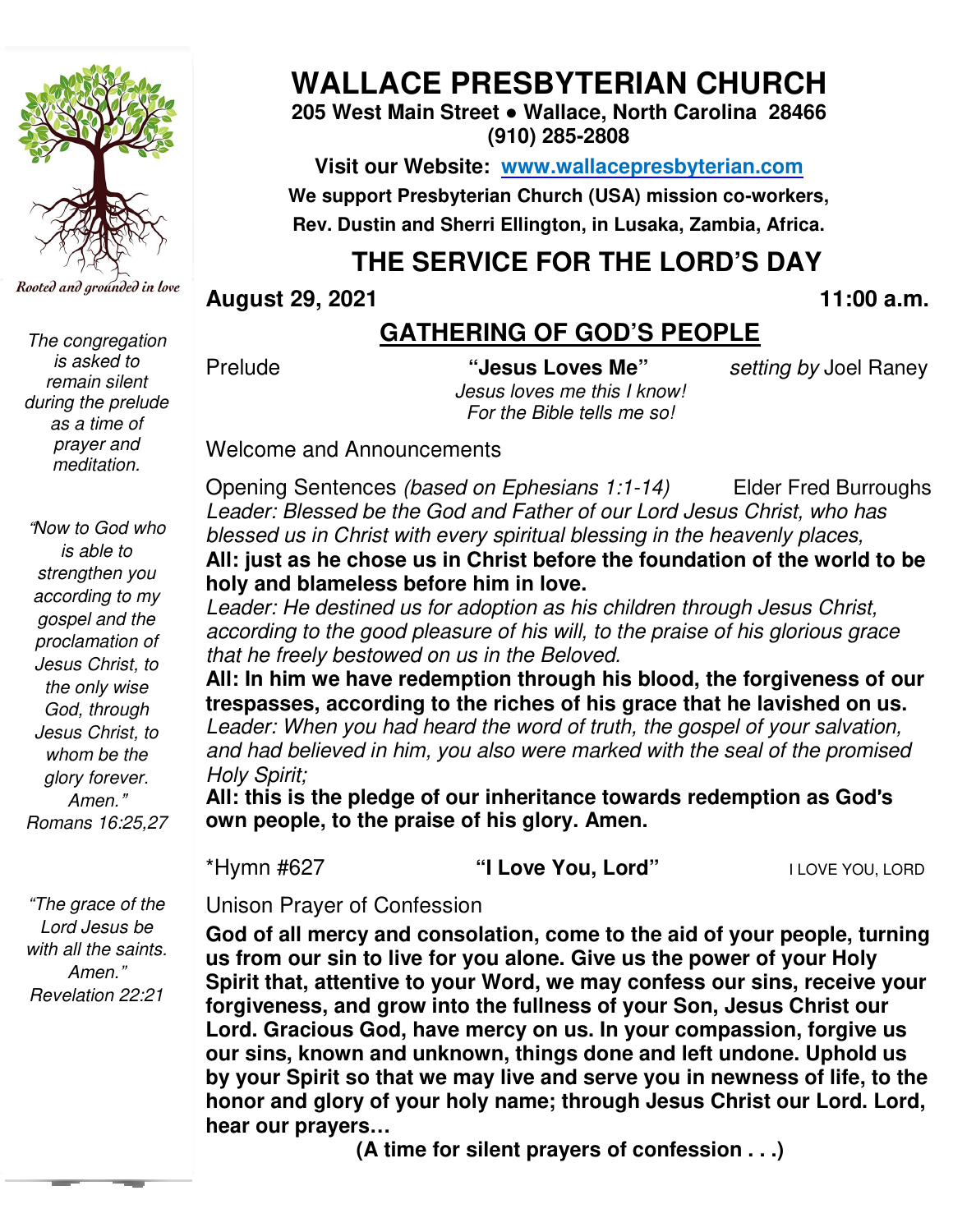*"Grace and peace from God our Father and the Lord Jesus Christ, who gave himself for our sins to set us free from the present evil age, according to the will of our God and Father, to whom be the glory forever and ever. Amen." Galatians 1:3-5* 

Responsive Assurance of Pardon *(1 Timothy 1:15; Ephesians 1:7-8; Ephesians 5:1-2) Leader: The saying is sure and worthy of full acceptance, that Christ Jesus came into the world to save sinners.* 

**All: In him we have redemption through his blood, the forgiveness of our trespasses, according to the riches of his grace that he lavished upon us.** *Leader: Therefore, be imitators of God, as beloved children,*  **All: and let us live in love, as Christ loved us and gave himself up for us, a** 

**fragrant offering and sacrifice to God.**

Gloria Patri **Glory Be to the Father Glory be to the Father, and to the Son, and to the Holy Ghost; as it was in the beginning, is now, and ever shall be, world without end. Amen, amen.** 

#### **PROCLAIMING GOD'S WORD**

Children's Sermon

*"Now to him who is able to keep you from falling, and to make you stand without blemish in the presence of his glory with rejoicing, to the only God our Savior, through Jesus Christ our Lord, be glory, majesty, power, and authority, before all time and now and forever. Amen.*" *Jude 24-25* 

Prayer for Illumination *(Adapted from Ephesians 1:17-19)*

 **God of our Lord Jesus Christ, the Father of glory, may you give us a spirit of wisdom and revelation as we come to know you, so that, with the eyes of our hearts enlightened, we may know what is the hope to which you have called us, what are the riches of your glorious inheritance among the saints, and what is the immeasurable greatness of your power for us who believe, according to the working of your great power. Amen.** 

| Epistle Lesson | 1 Timothy 1:12-17                                         | <b>Elder Fred Burroughs</b> |
|----------------|-----------------------------------------------------------|-----------------------------|
| Epistle Lesson | Ephesians 3:14-21                                         |                             |
| Sermon         | TO THE SAINTS IN WALLACE<br>"Rooted and Grounded in Love" | Dr. Philip K. Gladden       |

A Time for Silent Reflection



Pastoral Prayer with the Lord's Prayer

**Our Father who art in heaven, hallowed be thy name. Thy kingdom come, thy will be done, on earth as it is in heaven. Give us this day our daily bread; and forgive us our debts, as we forgive our debtors; and lead us not into temptation, but deliver us from evil. For thine is the kingdom and the power and the glory, forever. Amen.**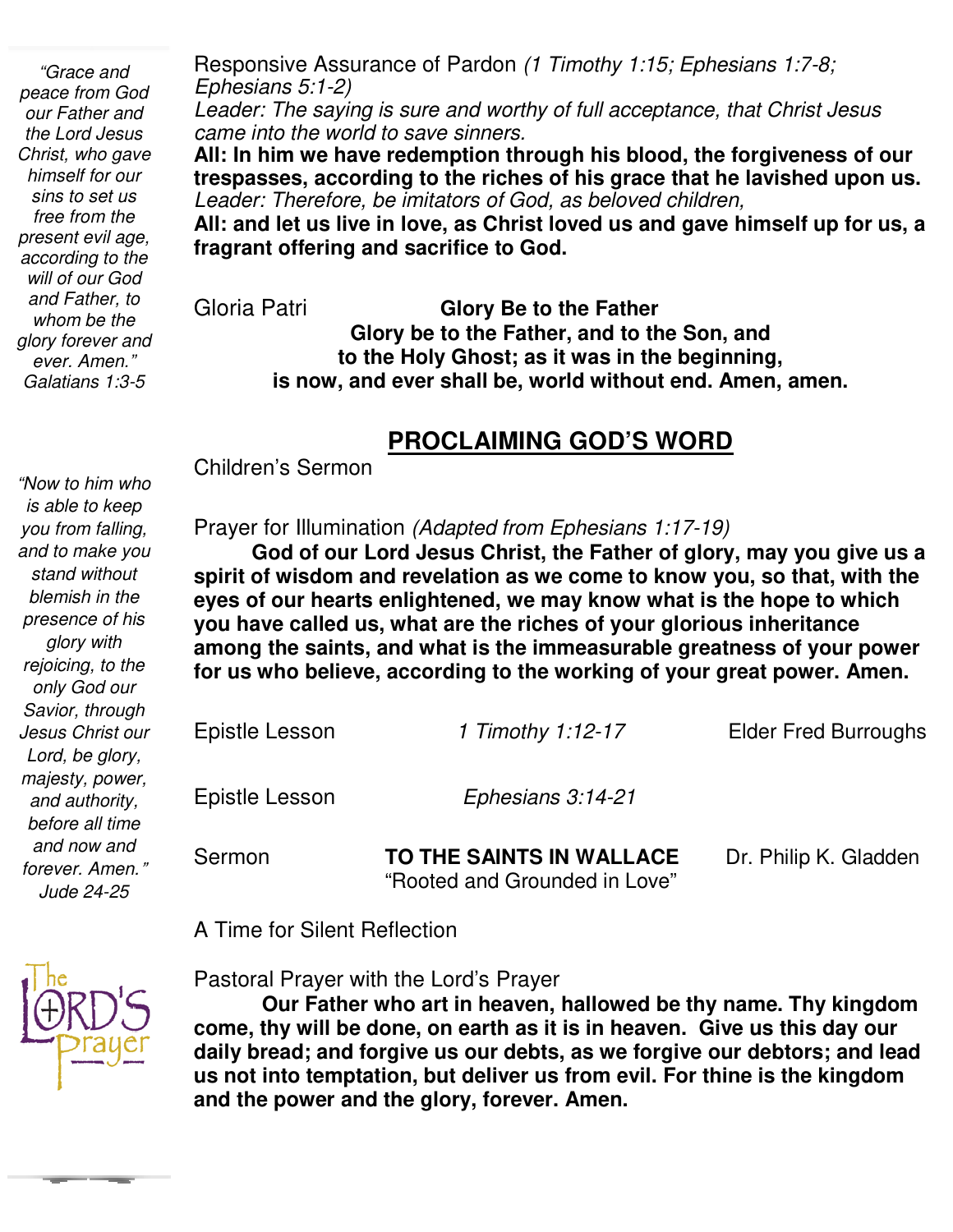#### **GIVING THANKS TO GOD**

Presentation of Tithes and Offerings

#### 5TH SUNDAY BUILDING OFFERING Ĭ

**Offertory** 

*And whatever you do, in word or deed, do everything in the name of the Lord Jesus, giving thanks to God the Father through him.*" *Colossians 3:17* 

"I Give You My Heart" Reuben Morgan

*Lord, I give You my heart. I give You my soul. Lord, I I live for You alone. Every breath that I take, every moment I'm awake, Lord, have Your way in me.* 

\*Doxology and Prayer of Dedication Dedication Hymn #609 **"Praise God, from Whom All Bless All Blessings Flow"** 

*Praise God, from whom all blessings flow. Praise God, all creatures high and low. Alleluia, alleluia! alleluia! Praise God, in Jesus fully known: Creator, Word, and Spirit one. Alleluia, alleluia! Alleluia, alleluia, alleluia!* 

CCLI Song # 4944009 Brian Arthur Wren | Hal H. Hopson © Words: 1989 Hope Publishing Company Music: 1998 Hope Publishing Company © Words: 1989 Hope Publishing Company Music: 1998 Hope Publishing Company For use solely with the SongSelect® Terms of Use. All rights reserved. www.ccli.com CCLI License # 11505713



The Affirmation of Faith: *From "A Declaration of Faith" of the Presbyterian Declaration From the Church (U.S.A.) and Ephesians 6:23*

**We believe in one true and living God. We acknowledge one God alone, whose demands on us are absolute, whose help for us is sufficient. That One is the Lord, whom we worship, serve, and love.**

**We acknowledge no other God. We must not set our ultimate reliance on any other help. We must not yield unconditional obedience to any other power. We must not love anyone or anything more than we love God. We praise and enjoy God. To worship God is highest joy. To serve God is perfect freedom.** We believe in one true and living God.<br>We acknowledge one God alone,<br>whose demands on us are absolute,<br>whose help for us is sufficient.<br>That One is the Lord, whom we worsh<br>We acknowledge no other God.<br>We must not set our u

**Peace be to the whole community, and love with faith, from God the Father and the Lord Jesus Christ. Grace be with all who have an undying love for our Lord Jesus Christ. Amen**

"*The Lord be with your spirit. Grace be with you.*" *2 Timothy 4:22* 

\*Hymn #468

#468 **"In My Life"** LORD, BE GLORIFIED LORD, BE GLORIFIED (Lord, Be Glorified)

\*Benediction

\*Postlude

\**All who are able may stand All may*